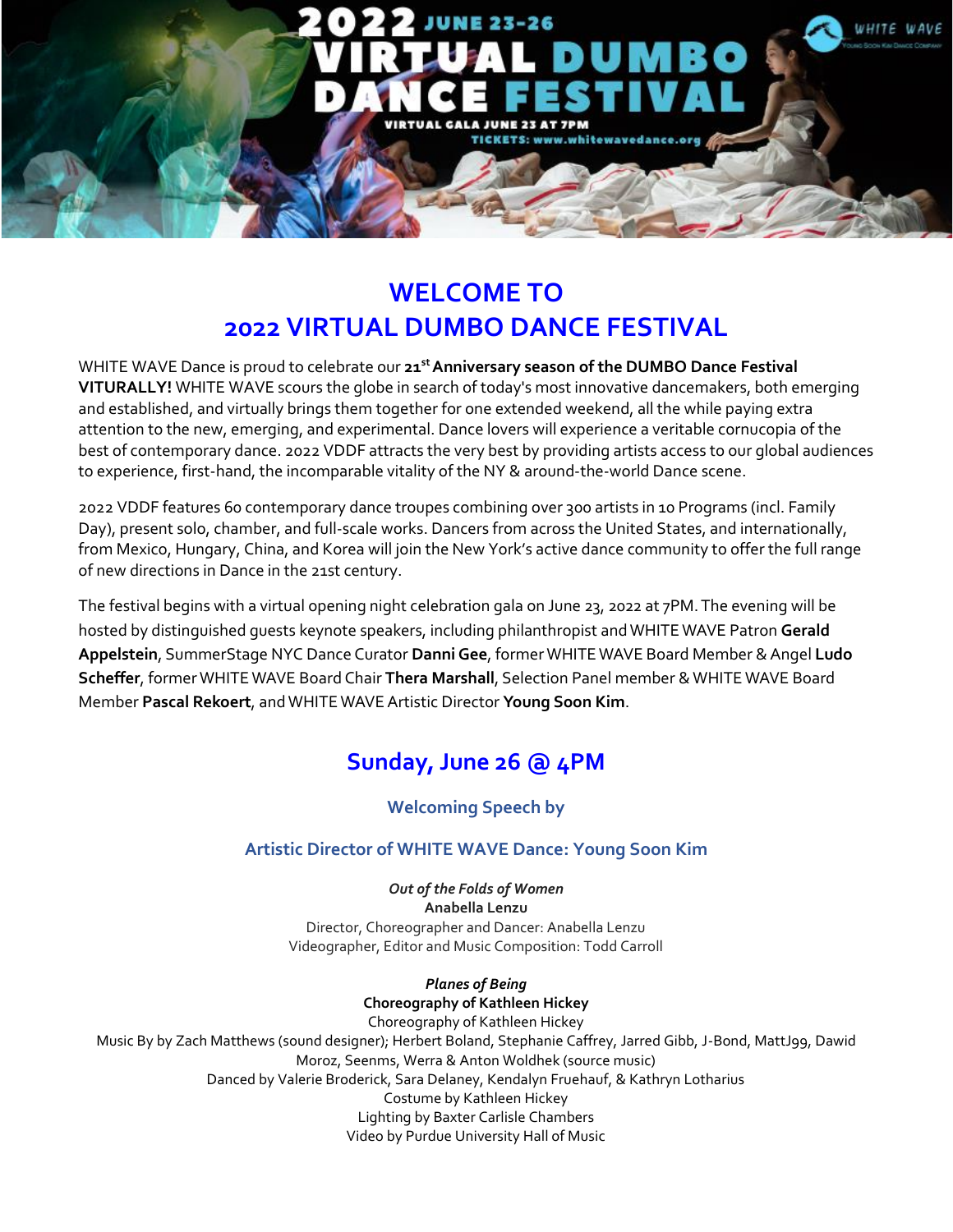## **Choreographer Alisa Guiffrida**

## *Behind Blank Eyes*

**Alisa Guiffrida** Choreography by Alisa Guiffrida Danced by Alisa Guiffrida Music was created by Alisa Guiffrida using a metronome, radio static sounds, and a piece of music by Max Cooper Video by an anonymous classmate

### **Artistic Director of Flamencodanza: Aylin Bayaz**

*Flamencodanza* **Flamencodanza Aylin Bayaz** Choreography by Aylin Bayaz Music by: Raul Mannola Danced by: Aylin Bayaz

## **Artistic Director of Lauren Blair Smith Dance Company**

*Bite-Sized* **Lauren Blair Smith Dance Company** Choreography by Lauren Blair Smith Music by Origamibiro Danced by Lauren Blair Smith Video by Eric Smith, Edited by Cameron McCormack

## **Artistic Director of Theatre Mucheon: Ara Kim**

#### *Water Station* **Theatre Mucheon**

Choreography by Ara Kim Music by Erik Satie. Young Lan Park Danced by Hee Cha, Ho-Bin Park, Su-Jung Kwoak, So-Jung Park, So-Young Lim, Jae-Seung Jang, Dong-Tak Yang, Jin-Young Park, Jae-Hyung Kim, Yoon-Kyung Hong With Special Featured artists, Jung-Ja Park, SuK Shon, Man-Hong Kang, Sung-Duck Kwoen Set design by Dong-woo Park/ Light Design by Ho Shin Midea Art by Tae-Eun Kim Costume by Ji-Young Mun, Make up by Son-Hee Kim Video By Yong-HO Kim

## **Choreographer Dmitri Peskov**

### *through a glass darkly*

**Dmitri Peskov** Choreography by Dmitri Peskov Music by Arvo Pärt Danced by Dmitri Peskov Masks by Ellen O'Keefe

#### *For Those Who Cannot Yet Speak* **Company Name Lisa D. Long**

Choreography by Lisa D. Long and dancers Music by Tony Braasch, Daniel Elder, Epica, with sound editing by Lisa D. Long Danced by Michelle Blunt, Ashley Diamond, Madeline Downs, Brandy Factory, Stormy Gaylord, Selzabeth Gonzalez, Kassandra Killion, Stephanie Martinez, Katherine Munder, Emily Plonse, Nichole Potts, Katie Soviet, A'Kaila Willis, Alondra Perez Costumes: Katie Wilson | Lighting Tiffany Williams | Videography, Tom Badoud Program note: Based upon #MeToo, honoring the woman whose elbow is visible on the Time Magazine cover, this piece explores the journey from frustration and anger towards support for each other and undeniable resilient strength. \*\*\*\*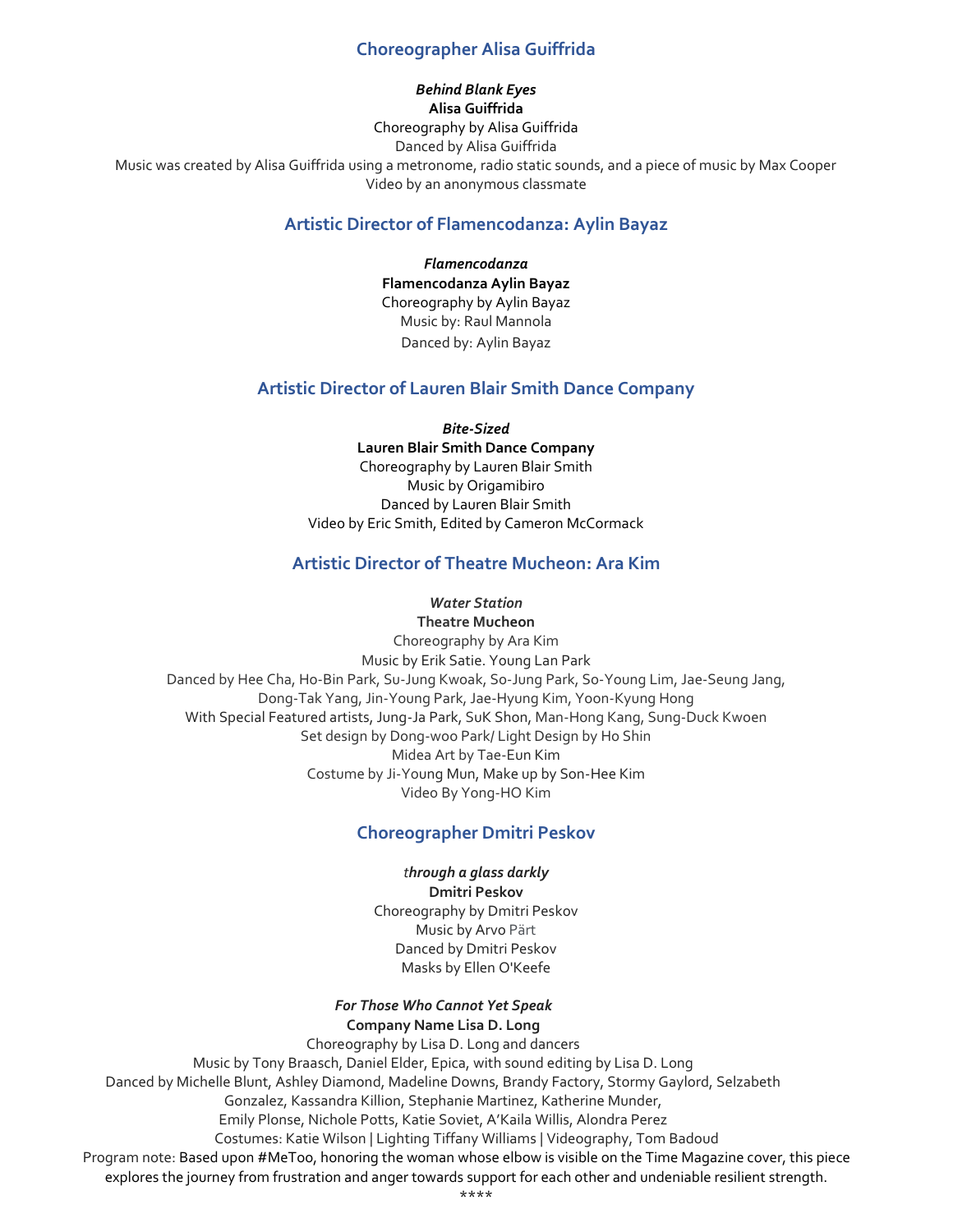### **About WHITE WAVE**

Formed in 1988, WHITE WAVE Young Soon Kim Dance Company (WHITE WAVE) strives to inspire audiences through multi-dimensional dance productions reflecting themes and philosophies both modern and timeless. Our mission is to be a potent stimulus for change and expansion of the dance/arts world through the production of dance concerts, classes, residencies, and education. Artistic Director Young Soon Kim's vision is expansive, challenging the threshold of dance, music, theater and visual art, surging forward to create new possibilities. Ms. Kim creates works of vision and movement language in reverence and awe of novelty that challenge and broaden the boundaries of dance. We provide both emerging and established choreographers/companies with a NYC venue where they can congregate, create, rehearse and present new dance works through our festivals. [www.whitewavedance.org.](http://www.whitewavedance.org./)

## **Mission and a brief history of WHITE WAVE**

Founded by Korean-born Young Soon Kim in 1988, the WHITE WAVE Young Soon Kim Dance Company is dedicated to inspiring audiences through multi-dimensional dance productions reflecting themes and philosophies both modern and timeless. We constantly strive to be a potent stimulus for progress and evolution within the dance/arts world. By producing dance concerts, festivals, and educational activities, WHITE WAVE Dance provides both nascent and seasoned choreographers/companies with an encouraging environment where they can create, collaborate, and present new works in the undisputed capital of world dance, New York City.

WHITE WAVE created DDF in 2001 in response to the dance community's need for performance opportunities that would not only present, but also produce, the work of rising choreographers at minimal expense for the artist. The festival is now recognized as New York's most prestigious gathering of pioneering choreography, encouraging experimentation, creativity, and originality.

To date, WHITE WAVE Dance has proudly presented over 3,000 choreographers/dance companies and over 22,500 performers to a total of more than 90,500 audience members.

**\*\*\*\***

## **2022 VIRTUAL DUMBO DANCE FESTIVAL STAFF**

| Artistic Director/Producer   | Young Soon Kim                             |
|------------------------------|--------------------------------------------|
| Ass. Festival Coordinators   | Finleigh Zack                              |
| <b>Publicist</b>             | Michelle Tabnick                           |
| Board Development Consultant | Aiyoung Choi                               |
| <b>Selection Panel</b>       | Pascal Rekoert, Lena Lauer, Doug Post,     |
|                              | Rachel Mckinstry, Sangeeta Yesley,         |
|                              | Allison Jones, Emily Bufferd               |
|                              | Robert Michael Valdez, Jr., Young Soon Kim |
| Website Design               | Yuni Cho                                   |
| Graphic Design               | Lacey Baroch                               |
| Marketing                    | Mark Willis                                |
| Cinematography & Editing     | Alexander Sargent                          |
|                              |                                            |

#### **VIRTUAL GALA Keynote Speakers**

 Gerald Appelstein Ludo Scheffer Danni Gee Pascal Rekoert Thera Marshall Young Soon Kim

#### **WHITE WAVE Trustees**

| Honorary Chair John C. Ryan |                                         |
|-----------------------------|-----------------------------------------|
| <b>Board of Directors</b>   | Howard Schranz (Acting Chair)           |
|                             | Corrie De Groote (Treasure)             |
|                             | Shan Jayakumar (Secretary)              |
|                             | Michael R. Horenstein, , Young Soon Kim |
| Company Lawyer              | Michael R. Horenstein, Esq.             |
| Company Accountant          | David Shin, CPA PC                      |